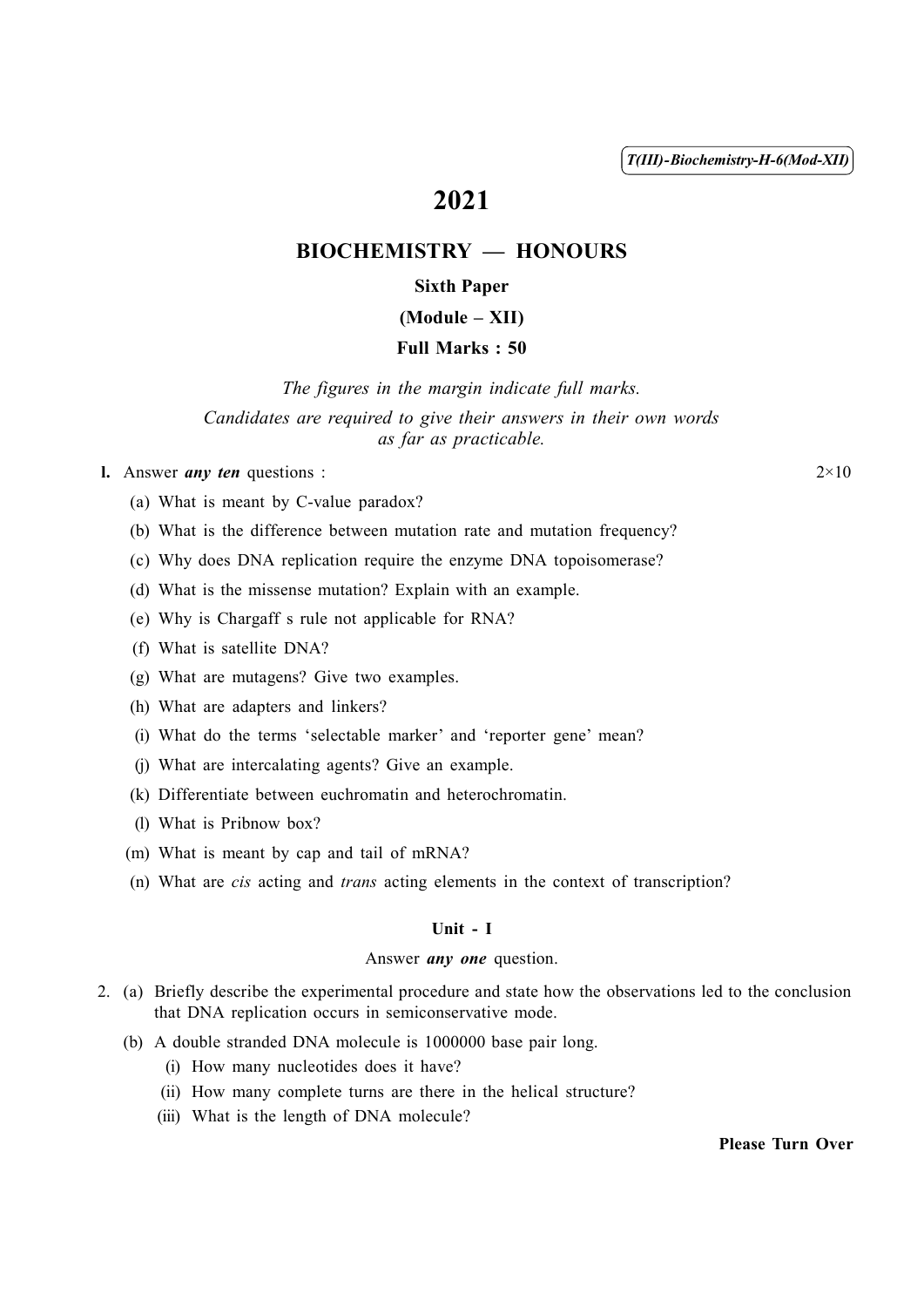## $T(III)$ -Biochemistry-H-6(Mod-XII) (2)

- (c) What is SOS repair system? Explain with schematic diagram.
- (d) Explain how transcription initiation takes place.
- (e) What is the significance of Avery, MeLeod's experiment?  $(2+2)$  +(1+1+1) +(1+3) +2+2
- 3. (a) What do you mean by nucleotide excision repair? Explain by schematic diagram.
	- (b) How does rolling circle DNA replication mechanism differ from the mechanism of chromosomal DNA replication? Explain your answer with a suitable diagram.
	- (c) Write down the functions of the following:
		- (i) Origin of replication
		- (ii) Untranslated region
		- (iii) Sigma factor.  $4+(2+3)+(2\times3)$

#### Unit - II

### Answer *any one* question.

- 4. (a) What are the functions of start and stop codon? Give one example of each.
	- (b) Define plasmids and discuss their functions.
	- (c) Give one example of how human and plant gets benefited by RDT.
	- (d) What are DNA probes? Give examples of their use.
	- (e) In a certain population, the frequency of 3 genotypes are as follows :

| Genotypes | Frequency |
|-----------|-----------|
| ВB        | 22%       |
| Bh        | 62%       |
| hh        | 16%       |

What is the probable frequency of the B and b alleles?  $(1\frac{1}{2}+1\frac{1}{2})+(1+2)+(1\frac{1}{2}+1\frac{1}{2})+(1+2)+3$ 

- 5. (a) What characteristics of plasmids make them good cloning vectors?
	- (b) Describe the role of t-RNA during translation.
	- (c) Name and state the function of one inhibitor which blocks translation in
		- (i) prokaryotes and
		- (ii) eukaryotes.
	- (d) Explain which type of bacterial genetic recombination involves the use of viral vector.